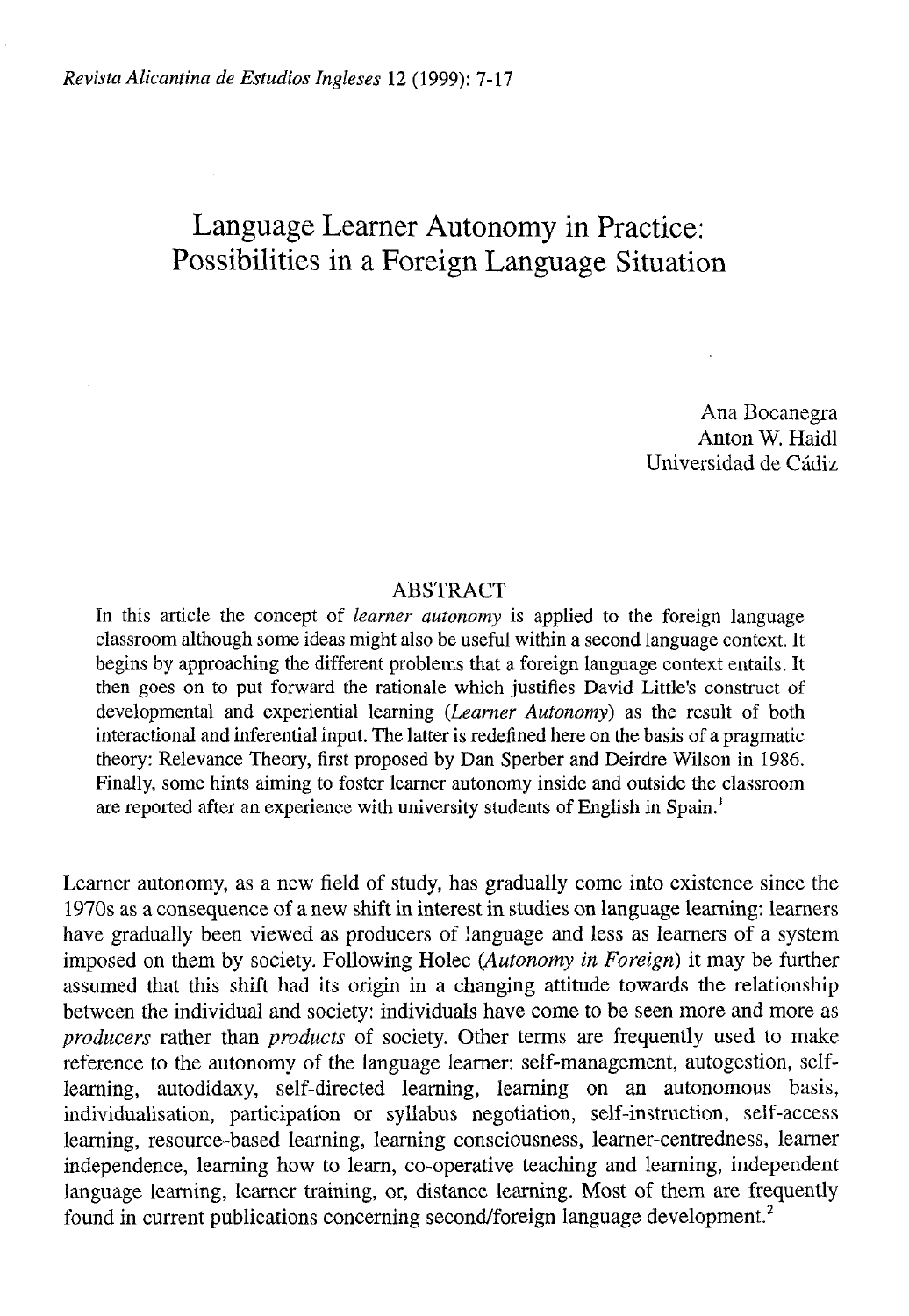# **1. On the need to implement learner autonomy dynamics in the foreign Ianguage classroom**

Learner autonomy has always been associated with a fundamental construct, *responsibility,*  in the general sense proposed by Knowles *(The Modern Practice)* of responsibility to take decisions, to face their consequences, and to manage one's life. Such responsibility is not an inborn characteristic of human beings but the result of a process related to growth and personal life experience. In the same way, and according to Little ("Learner autonomy"), autonomy is viewed as an ability or capacity acquired and developed naturally as the result of developmental and experiential learning and which, following Gail Ellis and Barbara Sinclair *(Learning to Learn),* requires the use of different strategies to allow for its development.

Quite apart from questions of approach or methodology, our experience with university students of English and German as a foreign language has revealed a crucial need to implement learner autonomy in the course. This might be due to:

(a) Most learners have had an academic contact with a foreign Ianguage for about seven or eight years (primary and secondary education) and have become accustomed to being taught the Ianguage rather than being taught how to learn it.

(b) As a consequence of (a), knowledge has always been presented to them as an external matter which had not only to be accepted, but also made theirs (despite their real needs and demands) instead of being previously tried out and investigated.

(c) Trying out and investigating means becoming engaged in the learning process, but the experience resulting from (a) reports a group of learners who are not aware of themselves as Ianguage learners and are consequently unwilling to take on responsibilities.

(d) While, generally speaking, learners are capable of, and used to, relating subjects like mathematics or history to their lives outside the classroom, they seem unable to do so with the foreign Ianguage: deprived of the opportunity to make use of it in their daily lives, the foreign Ianguage classroom is usually regarded as a world to itself, something apart from everyday experience.

(e) It is to be observed that the instrumental motivation which characterises this type of learner enhances "the desire to remove the barriers between learning and living" (Little *Learner Autonomy* 8), especially at university level, where students are more likely to have an awareness of the demands that their future professional world will place upon them.

(f) The reduction in the time now assigned to foreign Ianguage learning subjects within the new university curricula helps once again to emphasize that leamers have to be prepared in such a way as to enable them to develop their learning skills and to continué learning on their own after leaving the Ianguage course.

These six circumstances underline the fact that *a change of attitude* on the learners' part must precede and prepare the way for autonomous Ianguage learning, since learners will only learn the language when they are ready to do so (Larsen-Freeman "Second Ianguage acquisition"). In this sense, it seems advisable that "adults be equipped with the skills necessary to continué learning on their own when they leave a formal education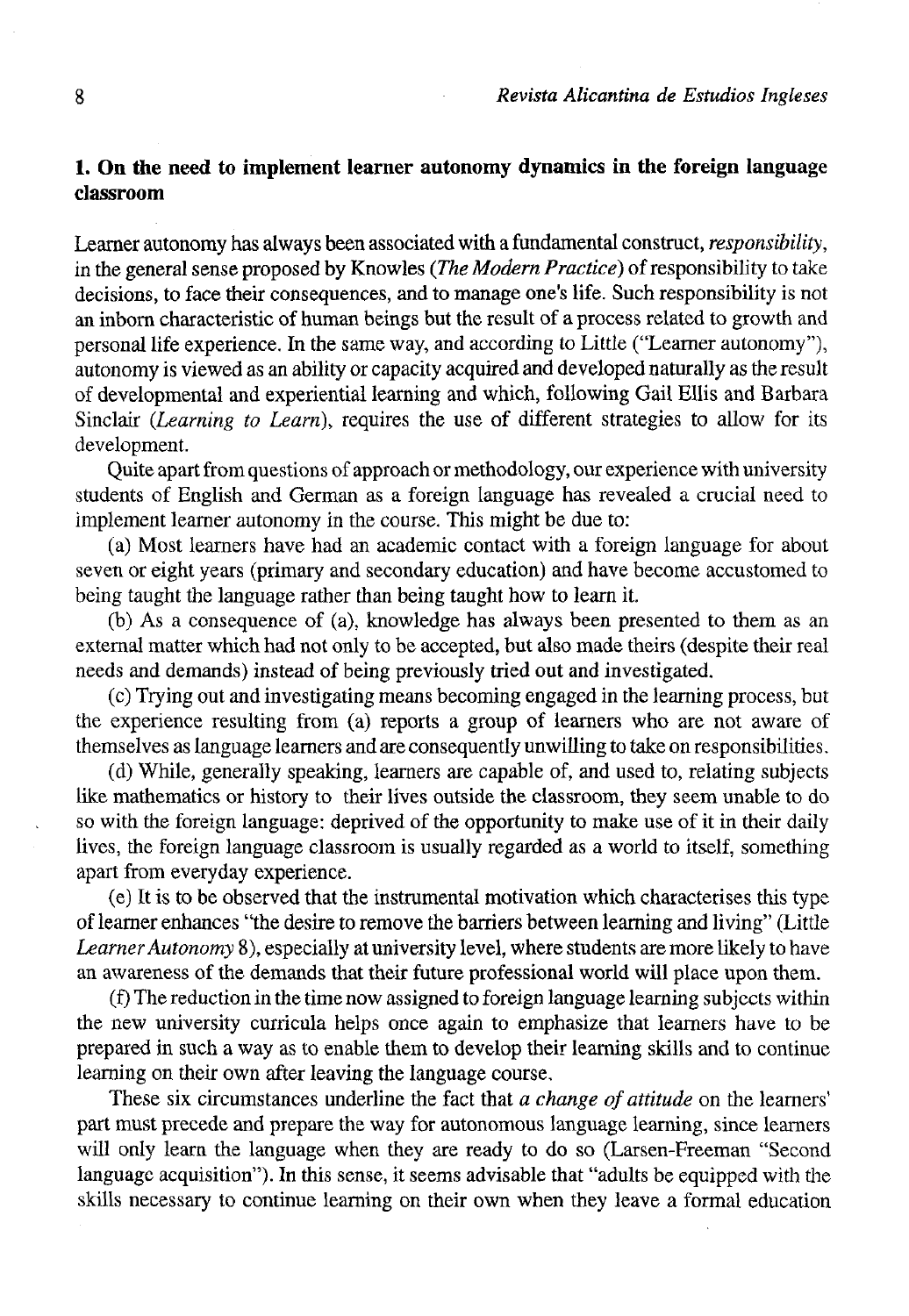experience so that they may be able to adapt and respond to these changes" (Wenden "Conceptual background and utility" 9).

Such a change of attitude should be understood as "a gradual 'deconditioning' process" (Holec *Autonomy in Foreign* 22) as first regards the learners' attitude towards the language. and then towards their language learning processes. Consequently, some classroom activities should aim at fostering language awareness and metacognitive knowledge (or language learning awareness), since learners who lack such approaches "are essentially learners without direction and ability to review their progress, accomplishments, and future learning directions" (O'Malley, *et al. Learning Strategies* 6). But, if language and language learning awareness is thus to be implemented in the classroom, it is first of all the teachers themselves who must possess this kind of awareness. They should understand that their role, as Dam *{Learner Autonomy)* puts it, is to be co-learners and participants in the learning process.

Autonomy may thus be regarded as "a constantly changing but at any time optimal state of equilibrium between maximal self-development and human interdependence" (Allwright "Autonomy in language pedagogy" 2); a process through which this *interdependence* (not, independence) becomes the governing principie of developmental and experiential learning on three fronts: teacher-learner interdependence, pedagogicalcommunicative interdependence, and cognitive-social interdependence. Teacher-learner relationships imply that teachers have to regard themselves as facilitators for learning rather than language instructors. More precisely, "rather than imparting information, the facilitator is encouraging learning. The student, rather than passively receiving knowledge, is actively involved in the learning process" (McErlain "Learner autonomy" 278). Finally, pedagogical-communícative interdependence means that language learning and language use engage the same psycholinguistic mechanisms, and that, in addition, cognitive-social interdependence implies that acquisition mechanisms are brought to life by social interaction (Little "Learning to learn").

# **2. Developmental and experiential learning as both interactional and inferential input**

Classroom situations are viewed by many practitioners, especially in the foreign language context, as an environment being limited to formal learning which "seems to have little in common with 'real life'" (Little "Learner autonomy" 434) and having almost nothing in common with the outside world -i.e. with natural communication and, hence, with normal processing mechanisms. In his works of 1994 and 1995, this scholar argües that the notion of autonomy is fundamental to developmental and experiential learning, to the extent that formal education will only be successful if "it manages to exploit the interactive mechanisms by which developmental and experiential learning are achieved" ("Learner autonomy" 430). Developmental and experiential learning is then defined as "the product of interactive processes that define our essential interdependence as social beings" (433) and which is "shaped by our developing needs and interests as we interact with the world of which we are members" (434).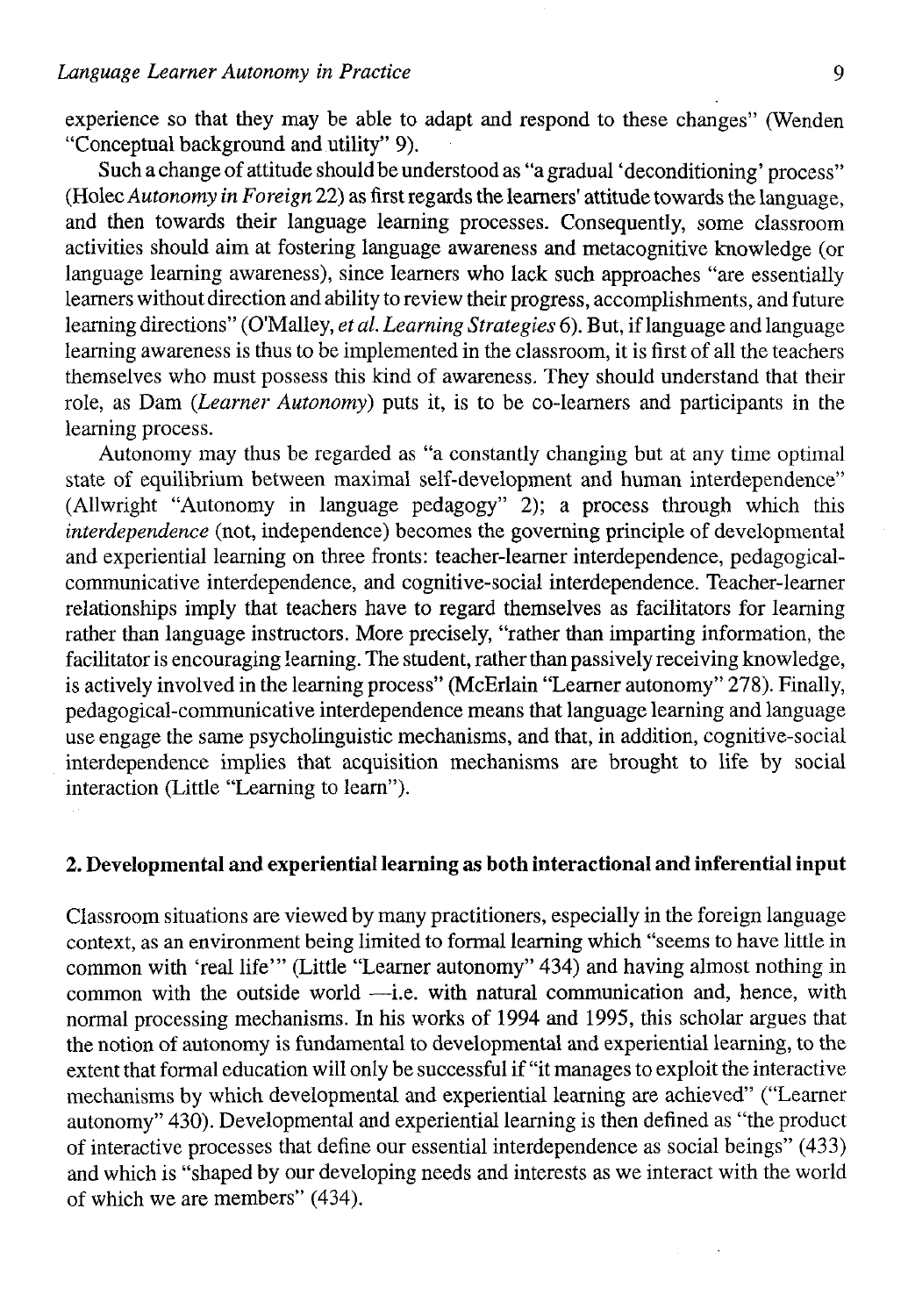This claim for autonomy as the condition for developmental and experiential learning implies the learners' cognitive and social interdependence with their environment. In turn, such interdependence could be understood as a claim for reconsideration of input studies from the standpoint of how input is being processed during active involvement or interaction.

The need to study the possibility of triggering acquisition processes in the foreign language classroom has been an issue of particular interest to some works (Haidl 1990 and 1993; Bocanegra 1995 and 1996) which claim that the main problem of foreign language development lies in the absence of contact with the target language outside the classroom. In order to make up for this absence, and taking up Wolff's assertion in "Zur Bedeutung" that knowing how language is processed means knowing how language is acquired and developed, it is vitally important to study possible ways of approximating classroom input to the way language data are naturally processed outside it. The need to approach this issue becomes even more important if we consider that the way in which input provided by classroom interaction may contribute to language development has been the subject of quite a long list of studies, but none of them has explicitly analysed the special characteristics of oral language processing. Not even studies on inferential processing models have dealt in detail with this question.

Searching for a solution to this, Relevance Theory stands out. This Theory as first proposed by Dan Sperber and Deirdre Wilson in their publication of 1986 deals with the processes involved in the comprehension of real time utterances. The first point for a basic understanding of its proposals contends that the traditional and still widespread assumption which views communication as a process of encoding and decoding messages, is wrong. According to Sperber and Wilson, decoding is just the first step involved in information processing; apart from this, the hearer has to dissambiguate any ambiguous utterance, assign references to any referential utterance, restore any ellipsed material, and narrow down the interpretation of any over-vague expressions.

In order to bridge the gap between sentence meaning (the semantic features) and utterance interpretation (the pragmatic process), the hearer of an utterance has to be aware of what the speaker intends to say, what the speaker intends to imply, and, finally, what the speaker's intended attitude is to what was said and implied. This model, as Groefsema underlines in her article "Relevance: processing implications", views understanding as a process of interaction in which two parties, speaker and hearer, are involved in the establishment of successful communication. In order to succeed in doing so the hearer obviously needs *context,* or, as Deirdre Wilson puts it "not simply the preceding linguistic text, or the environment in which the utterance takes place, but the set of assumptions brought to bear in arriving at the intended interpretation. These may be drawn from the preceding text, or from observation of the speaker and what is going on in the immediate environment, but fhey may also be drawn from cultural or scientific knowledge, commonsense assumptions, and more generally, any item of shared or idiosyncratic information that the hearer has access to at the time" ("Relevance and understanding" 341).

The three basic, and rather simple assumptions Relevance Theory puts forward for selection of the adequate context are as follows: First, that every utterance has a variety of possible interpretations, all compatible with the information that is linguistically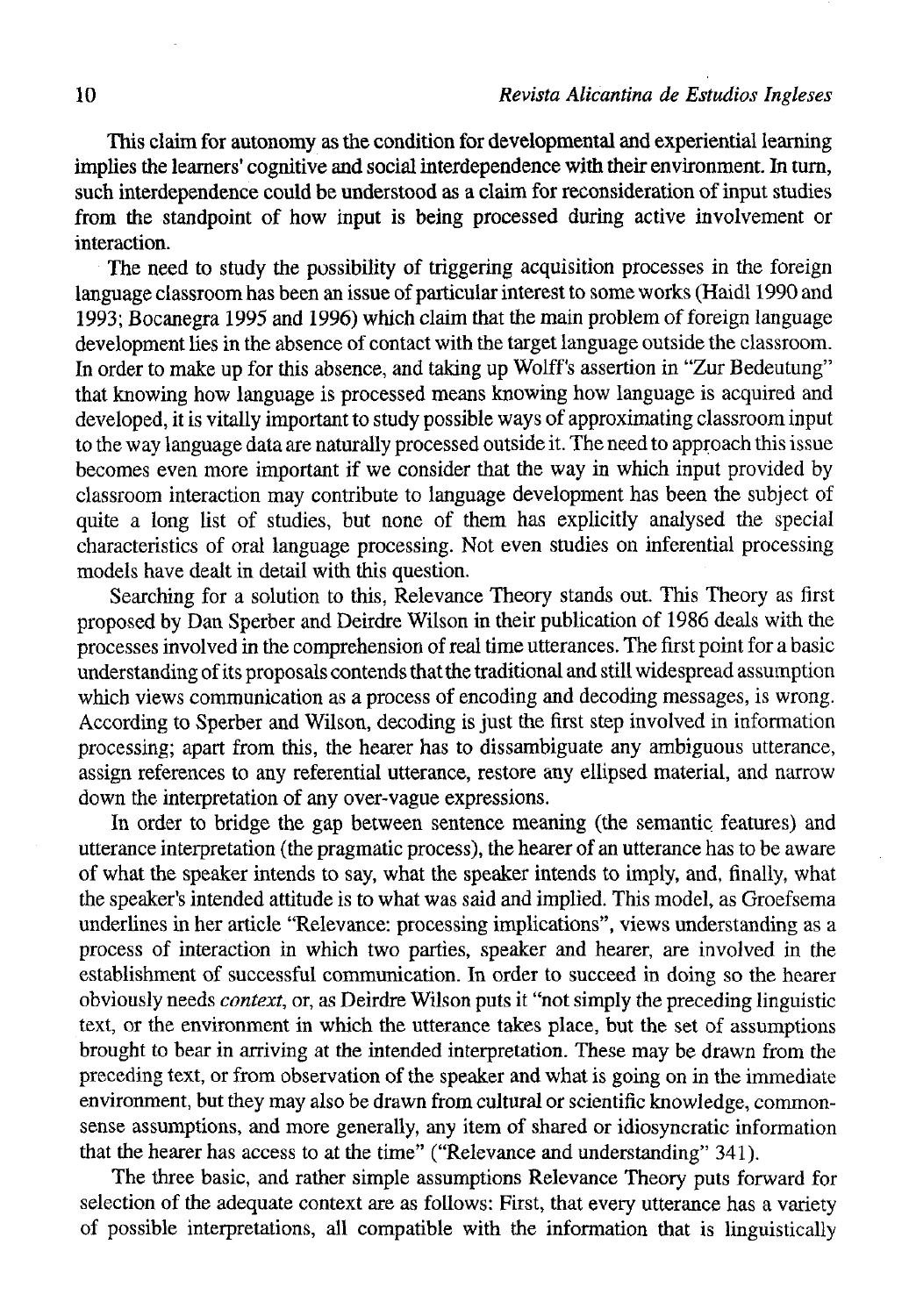encoded. Second, that not all these assumptions occur to the hearer simultaneously; some of them take more effort to think up. The third assumption is that hearers are equipped with a single, very general criterion for evaluating interpretations as they occur to them: the notion of *optimal relevance,* which is meant to spell out what the hearer is looking for in terms of effort and effect. Sperber and Wilson thus claim that newly-presented information is relevant in a context when and only when it achieves contextual effects in that context; therefore, the greater the number of contextual effects, the greater the relevance. The *principie of optimal relevance* is then presented as follows:

An utterance, on a given occasion, is optimally relevant if and only if:

(a) it achieves enough contextual effects to be worth the hearer's attention;

(b) it puts the hearer to no gratuitous processing effort in achieving those effects. Thus:

... in interpreting an utterance, the hearer starts with a small initial context left over, say, from his processing of the previous utterance: he computes the contextual effects of the utterance in that initial context; if these are not enough to make the utterance worth his attention, he expands the context, obtaining further effects, and repeats the process until he has enough effects to make the utterance optimally relevant in a way the speaker could manifestly ha ve foreseen. At that point, he has an interpretation consistent with the principie of relevance, and it follows that he should stop; or, at least, he is entitled to go on on his own account, but he is not entitled to assume that the speaker intended to communicate anything more. In other words, all the hearer is entitled to impute as part of the intended interpretation is the *minimal* (i.e. smallest, most accessible) context and contextual effects that would be enough to make the utterance worth his attention. Thus, the interpretation process has an inbuilt stopping place (Wilson "Relevance and understanding" 352-53).

Relevance Theory not only offers a visión of *understanding* that coincides with what average speakers can observe in their own language use, but also solves the discourse analysts' *mutual-knowledge dilemma* by offering a reasonable account for how the human mind, in an amazingly short time, establishes hypotheses on contextual implications of utterances heard in the course of oral interaction.

The extent to which this Principie of Relevance might explain the mental processes inherent to cognitive-social interdependence may be found in the dynamics of the *ostensive-inferential communication* process itself: in the first place, communicators provide evidence of their thoughts by producing a stimulus which makes manifest their intention to inform (ostension) and, immediately after this, addressees recognize such intention and interpret the utterance by means of a process of inferences which works in accordance with their cognitive environment (this is, the set of all the facts they can infer or perceive) and contextual effects.

Both claims are closely related in our opinión to what David Little earlier considered the type of interaction which drives naturalistic language acquisition characterized by two important features: the first one is "the capacity of learners to take initiatives that elicit the input they need and help to sustain the interaction at a level appropriate to their present stage of linguistic development or knowledge," and the second one is "feedback, which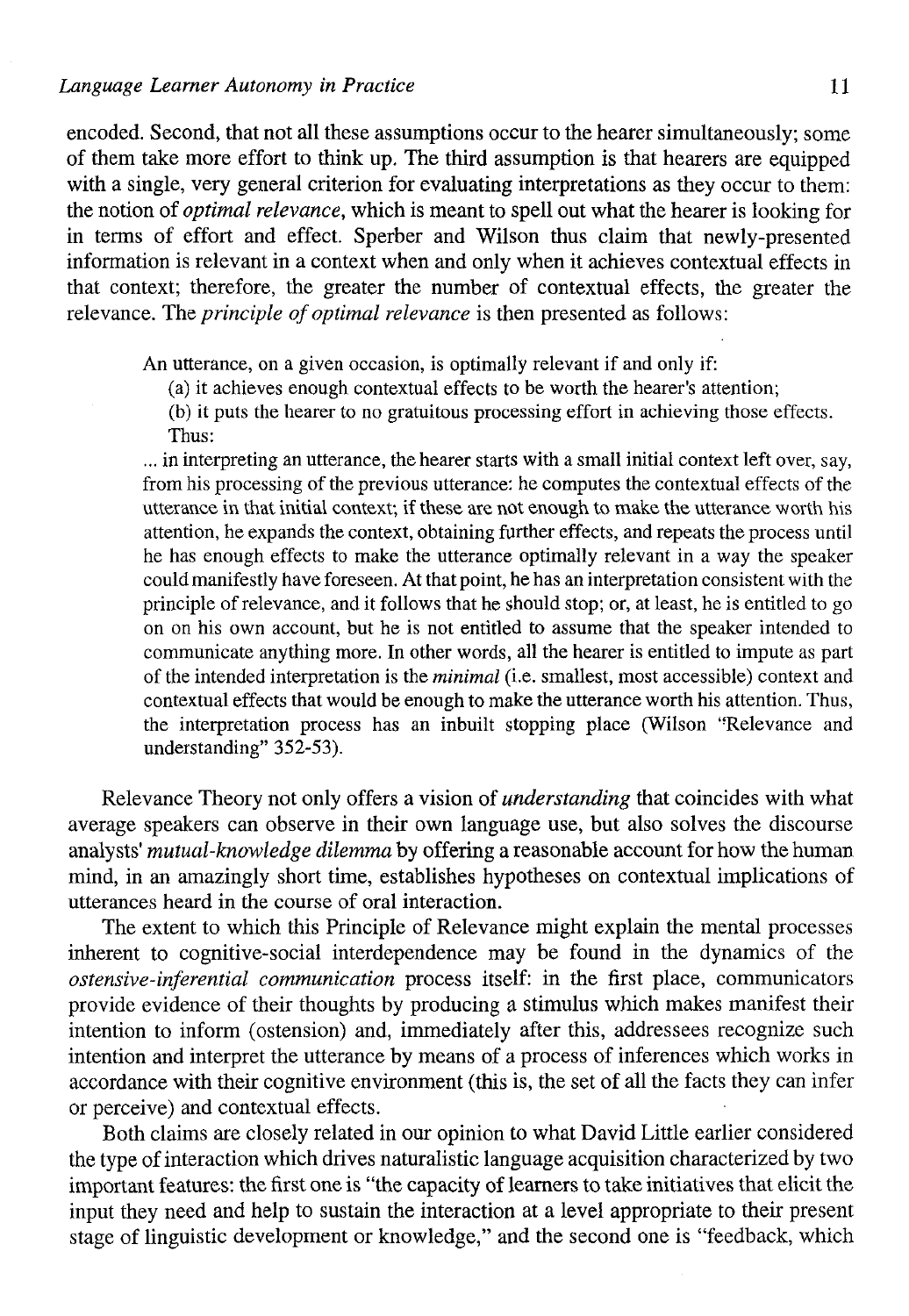guarantees the reciprocity which helps to define what interaction is" ("Learning by talking" 3). Ostensive-inferential communication can be sensed in these words since the very nature of the Principie of Relevance makes the leamer (here, addressee) capable of fulfilling the expectations created by the speaker. Ostensive-inferential communication is interdependent because it requires the interaction of those involved —communicators who make mutually manifest their intention to communicate, and addressees who recognize it, presume the relevance inherent to every utterance and process input with reference to a background body of assumptions (i.e. context of utterance).

Other claims on input might also be quoted for consideration in the light of Relevance Theory: "all input that is available to the learner does not have the same impact on him or her" (Brown "Requests for specific" 272), and "comprehensive input is a negotiated rather than an absolute phenomenon" (Ellis *Understanding Second Language Acquisition* 82). Nonetheless, it seems clear that ostensive-inferential communication helps to guess what sort of input is the one which the learner will naturally process: input negotiated in terms of expectations of relevance (Le. contextual effects and processing cost).

#### 3. Some ideas for introducing autonomous learning inside the classroom

At this stage, the *deconditioning* process put forward by Holec in his *Autonomy in Foreign*  can be further developed: since normal inferential processes are only possible if learners are offered the chance to evalúate incoming information from the point of view of the principie of *optimal relevance,* messages must have contextual effects and involve minimal processing effort. Only in this way, will it be possible for them to construct hypotheses as to what the speaker intends to say, what the speaker intends to imply, what the speaker's intended attitude is to what has been said and implied, and what the intended set of contextual assumptions is.

Having regarded to human interdependence the teachers' role as facilitator for learning as well as the need to understand language learning as language use, and this again as social interaction, the assumptions put forward by Relevance Theory could be interpreted as foflows: a foreign language classroom has to enable learners to participate in the role of what they are—students—, by interacting in the target language. Moreover, their language awareness and metacognitive knowledge should be directed towards interpreting, in the flrst place, relevant contextual assumptions, speakers' attitudes, etc.

The *here-and-now principie* as first proposed by Long *{Input, interaction)* interpreted in the light of Relevance Theory, thus reaches double importance: firstly, the principie is vital to allow hypotheses on the basis of contextual effects; secondly, in order to reduce processing effort the principie is absolutely necessary—only if beginning learners can see and experience the immediate consequences of what they hear and say, will they be capable of inferring the right meanings. Learners must, therefore, perceive language use and social interaction as essential when they enter the foreign language classroom; they must find themselves in a situation which compels them to use the new language in order to *survive* in the classroom, and they must be confronted with the consequences of not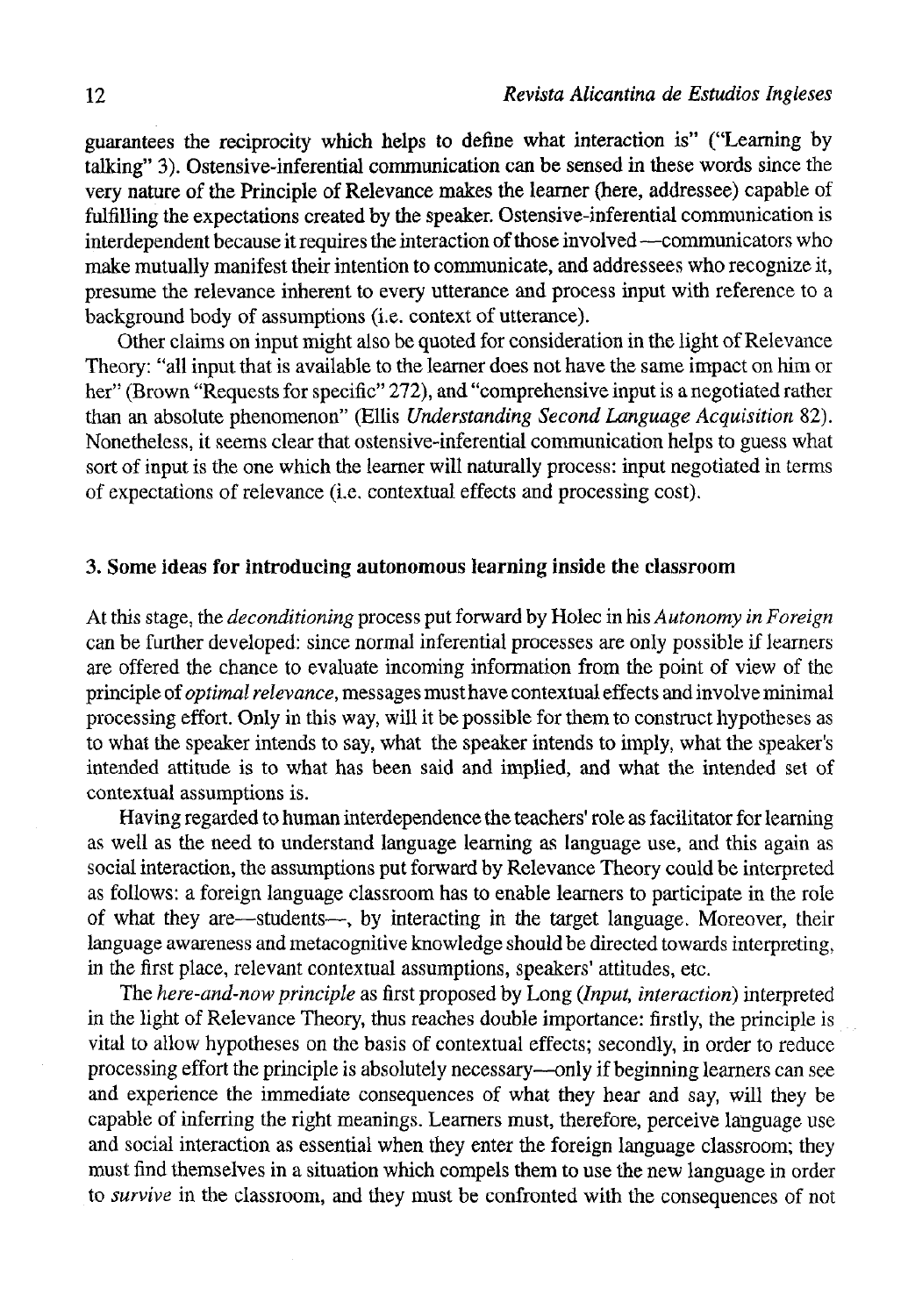trying to make up hypotheses on what is going on and fulfil what is expected from them —i.e. they will refrain from interaction in the classroom.

The teacher's role as facilitator does not only lie in providing such an environment, but also in helping learners to find their own ways of getting along in it: if they are expected to accept the challenge posed by the teacher, they must also be given help and be equipped with strategies and procedures for *survival.* This should be part of the *learning contract*  or negotiated programme of studies which provides "the student with a precise description of required behaviour in the learning situation" (McErlain "Learner autonomy" 278). To start off with, provide a theoretical introduction in which the importance of the *here-andnow principie* is highlighted as one of the most useful tools for the students to construct hypotheses about the teachers' intentions and what they are talking about. It is also time to emphasize the existence of communication strategies which may enable them to particípate actively in the early stages without the need to produce complete and well formed utterances. Moreover, if we consider meanings as being negotiated, teachers should not refrain from their teacher talk along their interactions.

Finally, teachers should go even further. In the light of Relevance Theory, it seems essential that teachers should take into account the different assumptions being made by the learners during classroom interaction. An example might be the following: imagine a teacher of German as a foreign language who asks a Spanish student to pick up her/his coat: *Gib mir deinen Mantel bitte!* ("Give me your coat, please!"). In this case the teacher should take into account that *mantel* (with a stress on the last syllable and not on the first as in German) means *table-cloth* in Spanish and that the student who was asked will probably start by entertaining the (wrong) assumption that the teacher intends to speak about something on the desk. By extralinguistic means like pointing at a coat hanging on the wall —that is, by taking advantage of the *here-and-now principie,* the teacher might help to correct the student's wrong assumptions and re-establish communication in this way.

# **4. Facilitating autonomous learning outside the classroom: learning how to use the dictionary and the grammar book, an experience with university students of English in Spain**

Within an approach aiming at autonomy and which concentrates on oral interaction within the classroom, it is by no means necessary to motívate, make aware and prepare students for self-learning at home (i.e. outside the classroom). On an initial stage, the two fundamental tools which students should be prepared to work with are the dictionary and the grammar book. The way in which learning how to use these tools contributes to selfinstruction and later autonomy is clear: "In formal educational contexts learners do not automatically accept responsibility for their learning —teachers must help them to do so; and they will not necessarily find it easy to reflect critically on the learning process teachers must first provide them with appropriate tools and with opportunities to practise using them" (Little "Learning as dialogue" 176-77).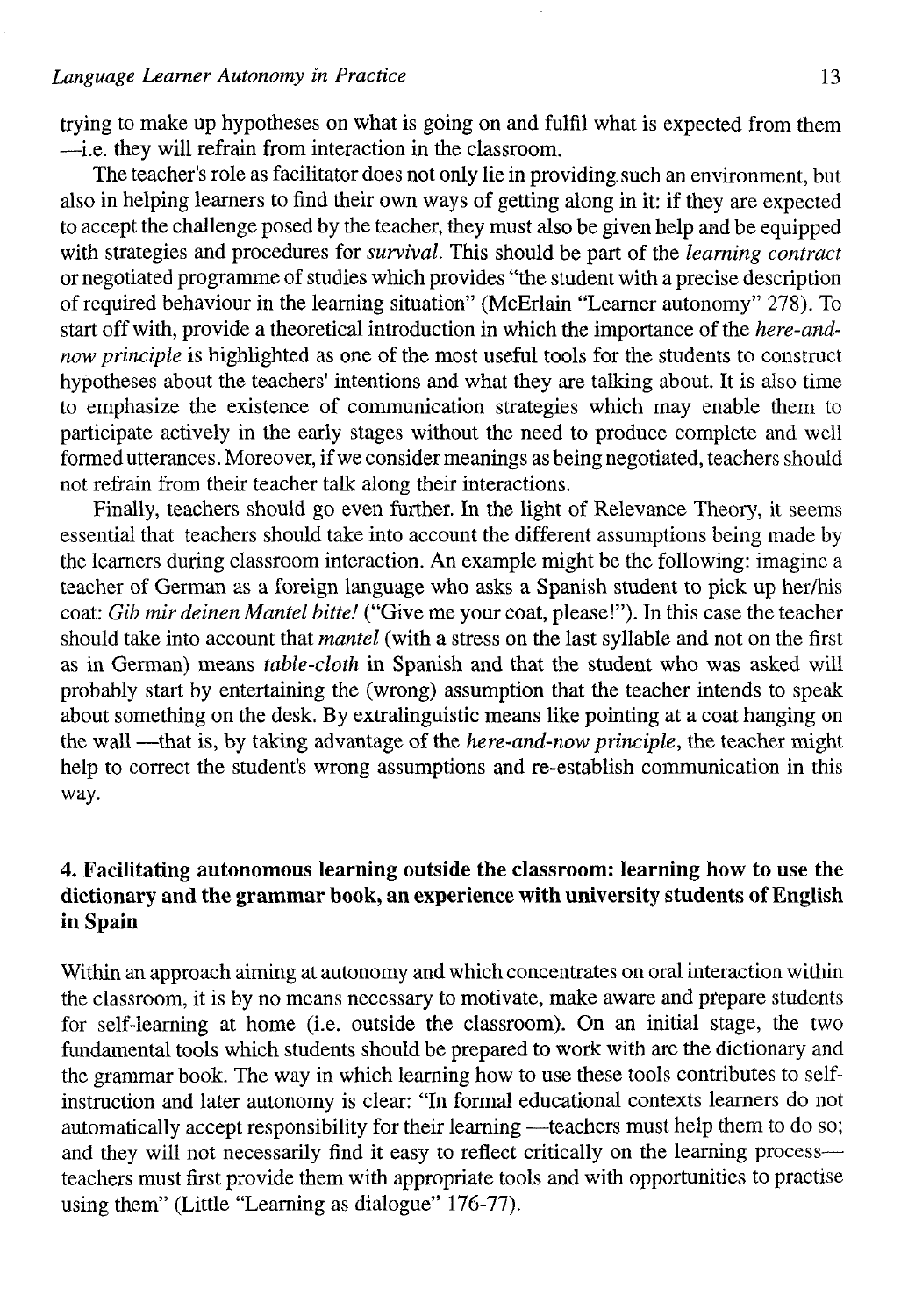Brian Page *(Letting go, talking hold* 48-68), puts forward a series of questions in order to get started in autonomy. One of these is *How do I teach them to use dictionaries?,* but not much is said about how to involve leamers in their use. Besides dictionaries, there is some reference to textbooks; grammar books, however, are left aside. According to the needs of a foreign language situation, teachers should be interested in providing leamers not only with the appropriate tools, but also with opportunities to put them into pracüce. In this way, leamers should be encouraged to *investígate* the possibilities these tools offer to their own learning processes.

The main problem for most language leamers—and arguably for most foreign language leamers—is that they do not use the grammar book because they are not aware of its usefulness and regard it as *something to learn* instead of *something which helps them to learn.* This misconception may have its origin in the fact that their previous experience has, in most cases, considered the grammar book as an *end* instead of a *means.* For this reason, leamers remain unaware of the fact that a grammar book may solve many of their problems and, even when they are aware of that, they frequently do not know how to handle their own grammar book in search of an answer.

In order to identify problems and provide help, the following *Flowchart on the Use of Dictionary and the Grammar Book* (see appendix) is suggested as a useful and rewarding working routine programme. It should be used as follows:

In the first place, leamers should admit that they have a problem and should ask themselves if they are able to find a solution from the moment they become aware of its existence. If they are able to do so, they will know whether they have to use the dictionary or the grammar book. If they are not, they should ask themselves whether the problem is related to pronunciation; if it is, they will have to use a dictionary, and if it is not, they will have to ask themselves whether it is a problem of comprehension. The dictionary will be of help on questions of terminology; if a problem of structures is involved (about formation or collocation) they might be helped by the grammar book as well. If the problem is related neither to pronunciation ñor to comprehension, it must be related to the identiflcation of terms or structures. In this case, it is important that leamers identify its particular or general morphological function. Once successfully identified, the grammar book provides sufficient information to help to find a solution; however, if leamers are not able to arrive at an answer, the dictionary might be of some help in starting the search and tracing a clue which will probably later will make leamers turn back to the grammar book.

Basically, this flowchart assumes that, if leamers are able to answer *yes* to (a) *Am I able tofind a solution to my problem at once ?,* they will be able to use their grammar book successfully. If, on the contrary, they do not have an answer to question (a), they should go on to ask themselves (b) *What is my problem then?,* and follow the appropriate steps on the Flowchart presented.

This Chart could be a profitable resource for classroom work until leamers feel confident about this working routine and, particularly, about the use of the dictionary and the grammar book. In this way, activities can be designed so that leamers interact in small groups in search of particular problems they have had with previous activities, and also negotiate both the different ways which may lead to a solution and the solution itself (problem-solving activity). The teacher might walk about and interact (i.e. be co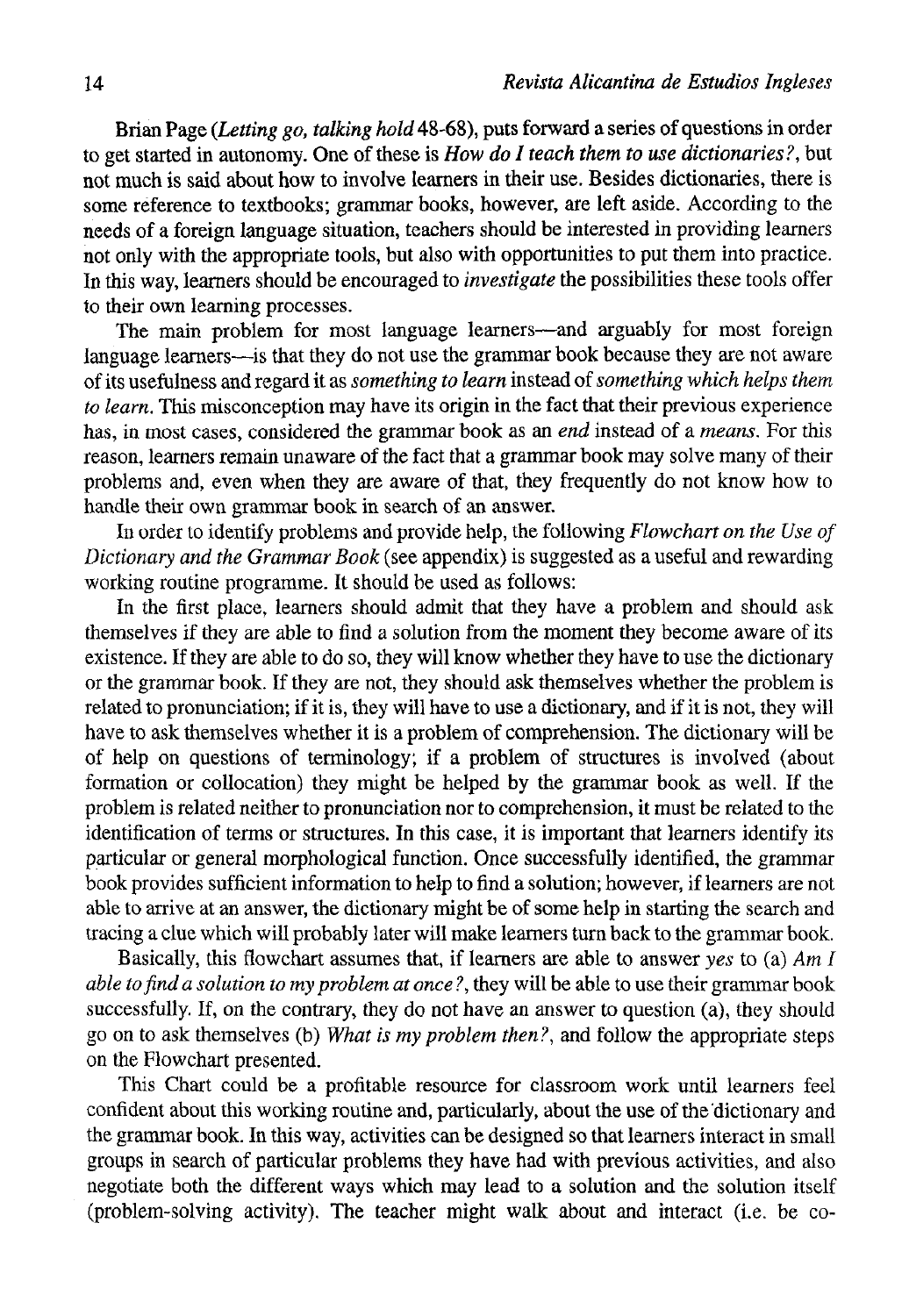participant), not only with the aim of giving advice on the shortest and most effective way/s but also of posing questions and rising frequent problems which might be useful for learners to control at first sight. $3$ 

## **5. Conclusión**

This paper has aimed to contribute to the implementation of autonomy in the foreign language classroom in two particular ways: on the theoretical level Sperber and Wilson's Relevance Theory by accepting the rationale which could help to start off learner autonomy in the sense of developmental and experiential learning. On the practical level, by considering a particular task within classroom work which might contribute to the formation of a self-directed and/or future autonomous learner. Further proposals which help to improve results in foreign language teaching are, however, vital as it is precisely in this context and not in others (i.e. second language instruction) that there exists a greater need to develop autonomous learning personalities.

### Notes

<sup>1</sup> An earlier draft of this paper was presented by the first author at EUROSLA-5 (Fifth European Second Language Association Conference), Dublin, September 7-11, 1995.

2 David Little's *{Learner Autonomy)* foresight of the concept *autonomy* becoming the buzzword of the 90's in the same way as *communicative* and *authentic* were during the 80's, is thus gradually proving certain.

<sup>3</sup> In our particular case, we work on problems previously raised by the learners themselves while working with authentic texts for the weekly presentation of handouts. Following the learners' own opinión, this is a rewarding experience since they feel how getting used to both the dictionary and the grammar book not only equips them with the means to solve oíd problems which they had put aside in earlier classroom work but also encourages them to exploit these tools for successful learning.

## **Works Cited**

Allwright, Richard. "Autonomy in language pedagogy." *CRILE Working Paper 6.* Lancaster: Centre for Research in Education University of Lancaster, 1990.

- Bocanegra, Ana. *Posibilidades para el Empleo de una Metodología de Adquisición y Aprendizaje en el caso de Estudiantes Universitarios de Inglés para Fines Específicos.* Ph.D. Thesis. Cádiz: Departamento de Filología Francesa e Inglesa de la Universidad de Cádiz, 1995.
- Bocanegra, Ana. "Helping learners learn how to learn." *Languages through Culture, Culture through Languages. Proceedings of the 5th International NELLE Conference.* Ed. Sue Sebbage, and Tim Sebbage. Zaragoza: NELLE, 1996.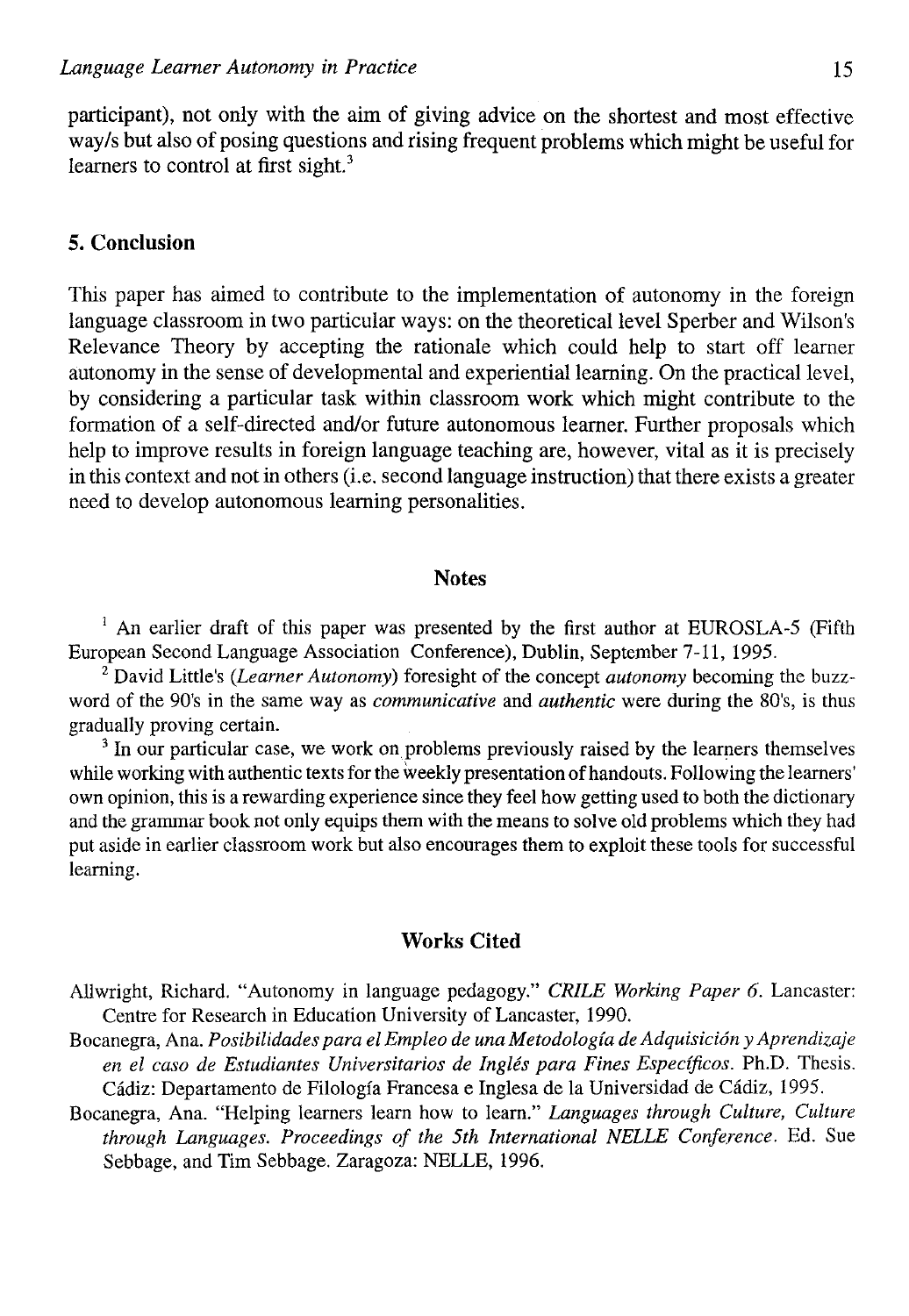- Brown, Charles. "Requests for specific language input: differences between older and younger adult language learners." *Input in Second Language Acquisition.* Ed. Susan Gass, and Caroline Madden. Rowley, Mass.: Newbury House, 1985. 272-81.
- Dam, Leni. *Learner Autonomy 3: from theory to classroom practice.* Dublin: Authentik, 1995.
- Ellis, Gail and Barbara Sinclair. *Learning to Learn English: a course in learner training.*  Cambridge: Cambridge UP, 1989.
- Ellis, Rod. *Understanding Second Language Acquisition.* Oxford: Oxford UP, 1985.
- Groefsema, Marjolein. "Relevance: processing implications." *UCL Working Papers in Linguistics*  1 (1988): 146-67.
- Haidl, Antón. *Aportaciones a la Teoría de la Adquisición: una Metodología del Alemán para Universitarios Españoles.* Ph.D. Thesis. Cádiz: Departamento de Filología Francesa e Inglesa de la Universidad de Cádiz, 1990.

. "La 'Teoría de la Relevancia' y los procesos de adquisición en la enseñanza de idiomas extranjeros." *Pragmalinguística* 1 (1993): 367-98.

Holec, Henri. *Autonomy in Foreign Language Learning.* Oxford: Pergamon, 1981.

Knowles, Michael. The Modern Practice of Adult Education. New York: Association, 1976.

Larsen-Freeman, Dianne. "Second language acquisition research: staking out the territory." *TESOL Quarterly 25* (1991): 315-50.

Little, David. *Learner Autonomy 1: Definitions, Issues and Problems.* Dublin: Authentik, 1991.

. "Learner autonomy: a theoretical construct and its practical application." *Die Neueren Sprachen* 93 (1994): 430-42.

. "Learning by talking. The use of Autotutor II for group work in self-access: a theoretical and practical exploration." Keynote paper delivered at EUROCALL 94, Karlsruhe, 1994.

. "Learning to learn in the foreign language classroom: an exploration of applied linguistic theory and classroom practice." Handout given at the Centre for Teacher Education and Inservice Training, University of Oslo, 1995.

. "Learning as dialogue: the dependence of learner autonomy on teacher autonomy." *System* 23 (1995): 175-81.

- Long, Michael. *Input, interaction and second language acquisition.* Ph.D. Thesis. University of California, Los Angeles, 1980.
- McErlain, Tricia. "Leamer autonomy in modern languages: a distance learning." *EPOS* XIII (1997): 275-87.
- O'Malley, J. Michael, Anna Uhl Chamot, *et al. Learning Strategies Utilized in Developing Listening and Speaking Skills in English as a Second Language.* Rosslyn, Va: InterAmerica Research, 1983.
- Page, Brian. *Letting Go, Taking Hold.* London: Centre for Information on Language Teaching and Research, 1992.
- Sperber, Dan, and Deirdre Wilson. *Relevance. Communication and cognition.* Oxford: Basil Blackwell, 1986.
- Wenden, Anita. "Conceptual background and utility." *Leamer Strategies in Language Learning.*  Ed. Anita Wenden, and Joan Rubin. Hertfordshire: Prentice Hall, 1987. 3-14.
- Wilson, Deirdre. "Relevance and understanding." *Pragmalinguística* 1 (1993): 335-65.
- Wolff, Dieter. "Zur Bedeutung des prozeduralen Wissens bei Verstehens -und Lernprozessen im schulischen Fremdsprachenunterricht." *Die Neueren Sprachen* 89 (1990): 610-25.